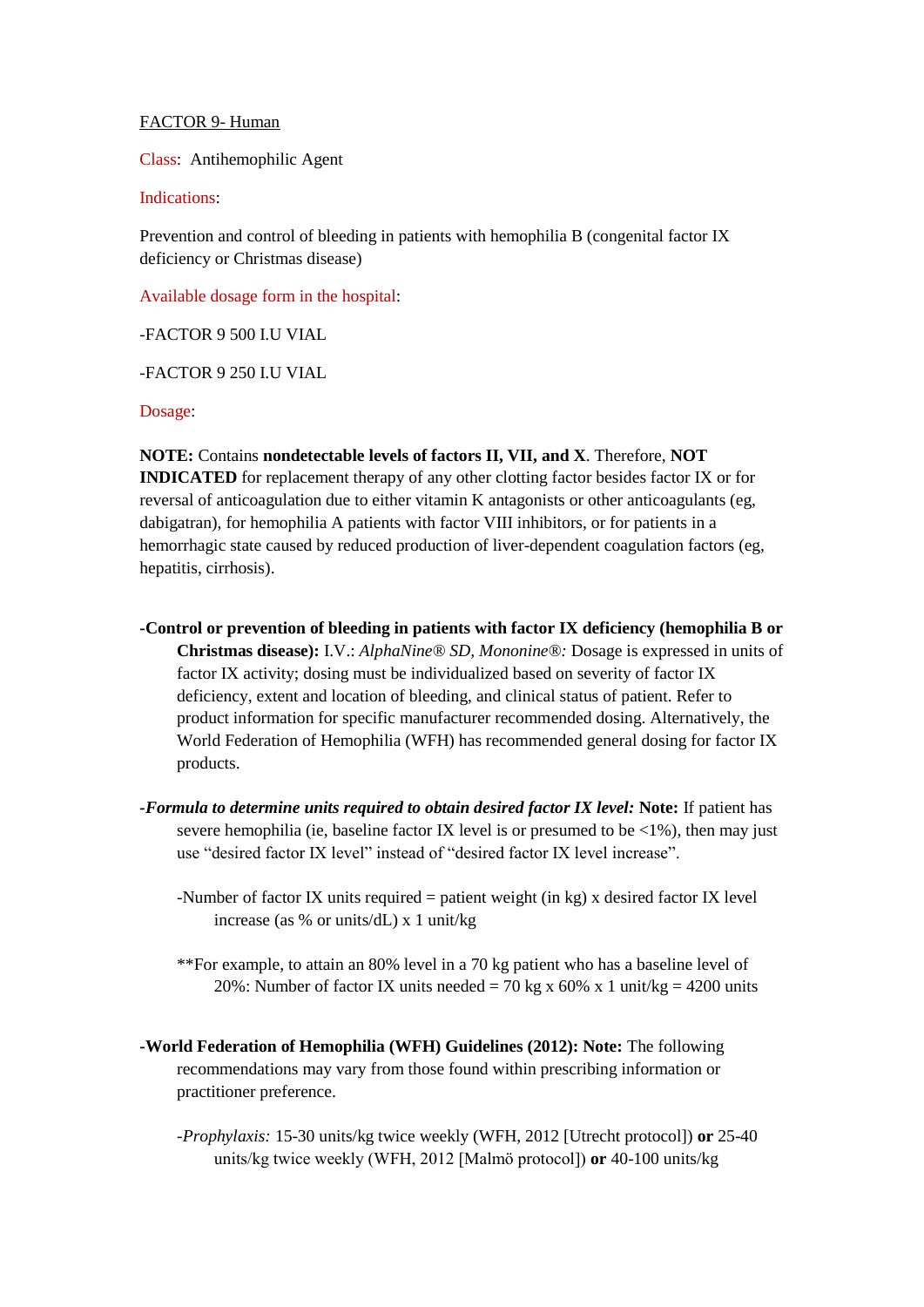administered 2-3 times weekly (National Hemophilia Foundation, MASAC recommendation, 2007); optimum regimen has yet to be defined.

Ī

*Treatment:*

| <b>Site of Hemorrhage/Clinical</b><br><b>Situation</b>                                  | <b>Desired Factor</b><br><b>IX</b> Level to<br><b>Maintain</b>      | <b>Duration</b>                                                                                                     |
|-----------------------------------------------------------------------------------------|---------------------------------------------------------------------|---------------------------------------------------------------------------------------------------------------------|
| Joint                                                                                   | 40-60 units/dL                                                      | 1-2 days, may be longer if<br>response is inadequate                                                                |
| Superficial muscle/no<br>neurovascular<br>compromise                                    | 40-60 units/dL                                                      | 2-3 days, sometimes longer if<br>response is inadequate                                                             |
| Iliopsoas and deep muscle<br>with neurovascular<br>injury, or substantial<br>blood loss | <i>Initial:</i> 60-80<br>units/dL<br>Maintenance: 30-60<br>units/dL | Initial: 1-2 days<br>Maintenance: 3-5 days,<br>sometimes longer as<br>secondary prophylaxis<br>during physiotherapy |
| <b>CNS/head</b>                                                                         | <i>Initial:</i> 60-80<br>units/dL<br>Maintenance: 30<br>units/dL    | Initial: 1-7 days<br>Maintenance: 8-21 days                                                                         |
| <b>Throat and neck</b>                                                                  | <i>Initial:</i> 60-80<br>units/dL<br>Maintenance: 30<br>units/dL    | Initial: 1-7 days<br>Maintenance: 8-14 days                                                                         |
| <b>Gastrointestinal</b>                                                                 | Initial: 60-80<br>units/dL<br>Maintenance: 30<br>units/dL           | Initial: 7-14 days<br>Maintenance: Not<br>specified                                                                 |
| <b>Renal</b>                                                                            | 40 units/dL                                                         | 3-5 days                                                                                                            |
| Deep laceration                                                                         | 40 units/dL                                                         | 5-7 days                                                                                                            |
| <b>Surgery (major)</b>                                                                  | Preop: 60-80                                                        |                                                                                                                     |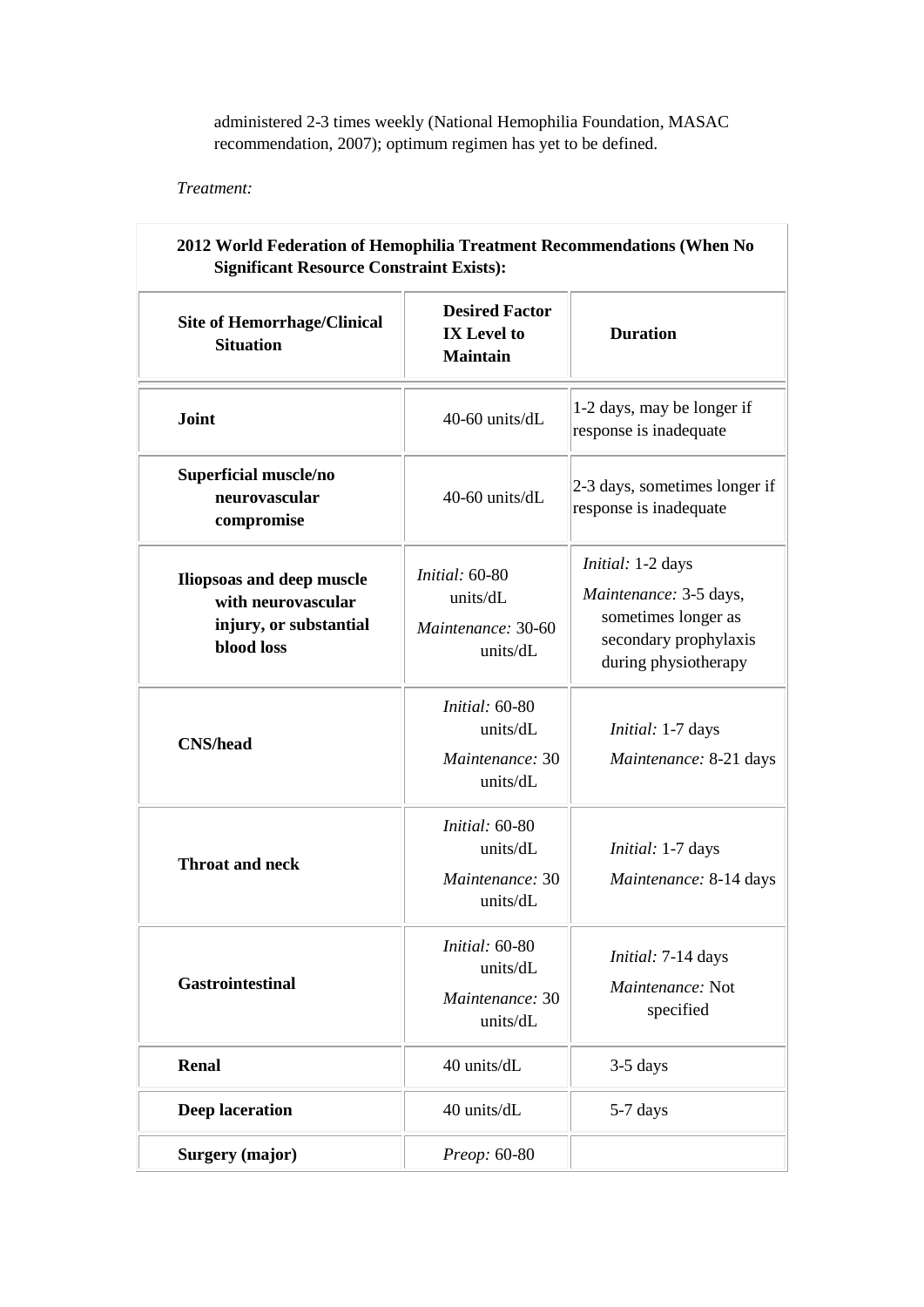| <b>Site of Hemorrhage/Clinical</b><br><b>Situation</b> | <b>Desired Factor</b><br><b>IX</b> Level to<br><b>Maintain</b> | <b>Duration</b>                                    |
|--------------------------------------------------------|----------------------------------------------------------------|----------------------------------------------------|
|                                                        | units/dL                                                       |                                                    |
|                                                        | Postop:                                                        | Postop:                                            |
|                                                        | 40-60 units/dL                                                 | $1-3$ days                                         |
|                                                        | 30-50 units/dL                                                 | 4-6 days                                           |
|                                                        | 20-40 units/dL                                                 | $7-14$ days                                        |
| <b>Surgery (minor)</b>                                 | <i>Preop:</i> 50-80<br>units/dL                                |                                                    |
|                                                        | <i>Postop:</i> 30-80<br>units/dL                               | Postop: 1-5 days<br>depending on<br>procedure type |

**2012 World Federation of Hemophilia Treatment Recommendations (When No** 

*-Continuous infusion (for patients who require prolonged periods of treatment [eg, intracranial hemorrhage or surgery] to avoid peaks and troughs associated with intermittent infusions) (Batorova, 2002; Poon, 2012; Rickard, 1995; WFH, 2012):* Following initial bolus to achieve the desired factor IX level: Initiate 4-6 units/kg/hour; adjust dose based on frequent factor assays and calculation of factor IX clearance at steady-state using the following equations:

based on an assessment of factor IX levels before the next dose.

- -Factor IX clearance  $(mL/kg/hour) = (current infusion rate in units/kg/hour) divided by$ (plasma level in units/**m**L)
- -New infusion rate (units/kg/hour) = (factor IX clearance in mL/kg/hour) x (desired plasma level in units/**m**L)

**Geriatric** Refer to adult dosing.